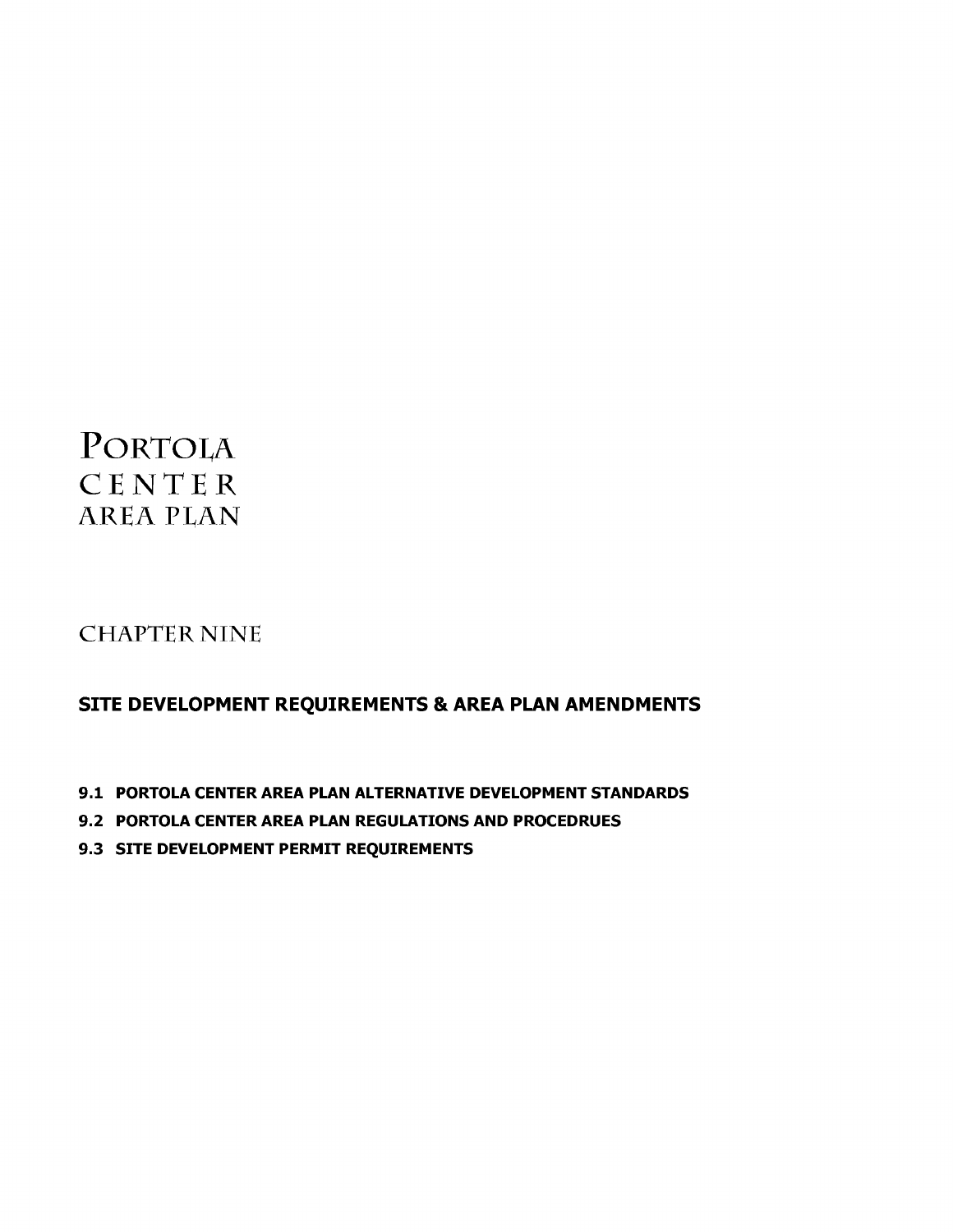#### **9.1 PORTOLA CENTER AREA PLAN ALTERNATIVE DEVELOPMENT STANDARDS**

The Portola Center Project site includes three Planning Areas comprised of eight Planning Units within the boundaries of the Portola Hills Planned Community, and, while still part of the Portola Hills Community, the Portola Center Area Plan includes many similar but distinct land uses and development standards from those contained in the Portola Hills Planned Community Regulations. The Portola Hills Planned Community Regulations allow for alternative development standards to be established by an Area Plan for an individual Planning Area or Areas. Section III of the Portola Hills Planned Community Regulations states that "alternative development standards may be established by approval of an Area Plan or Site Plan as described in Sections VII and XVIII." Section XVII further states that "An Area Plan may be approved which establishes alternative site development standards or uses for residential and nonresidential projects."

Consistent with the provisions of the Portola Hills Planned Community Regulations, the community design guidelines, land use regulations, and development standards contained in this Area Plan shall prevail over development in the Portola Center Project Planning Areas. The land use regulations and development standards control allowable uses and establish minimum and maximum standards, respectively, whereas the community design guidelines establish a conceptual design framework to control the quality and character of development in the Project. Any future amendments to this Area Plan or establishment of new Planning Areas or Planning Units within the Portola Center Project site shall comply with the Area Plan Amendment provisions of the Portola Hills Planned Community Regulations, Section XVII, "Area Plan Regulations and Procedures" which specifies the content and procedures by which an Area Plan can be amended or created.

#### **9.2 PORTOLA CENTER AREA PLAN REGULATIONS AND PROCEDURES**

All individual development applications proposed for the Portola Center, including but not limited to zone changes, site development plans, subdivision maps, public and private infrastructure improvements, and other discretionary projects within the Project site boundaries shall be consistent with the land use regulations, development standards, and community design guidelines of this Area Plan. The zoning set forth in the Development Standards section of Chapter Seven of this Area Plan constitutes the zoning within the Portola Center for the Project's residential and nonresidential uses.

Should any of the provisions of this Area Plan conflict with the land use regulations or development standards of the City of Lake Forest or the Portola Hills Planned Community Regulations, the requirements of this Area Plan shall prevail. Any aspect of land use regulations or development standards not covered within this Portola Center Area Plan, subsequent plan approvals, and/or the Portola Hills Planned Community Regulations shall be regulated by the applicable sections of the City of Lake Forest Zoning Ordinances.

In the event any regulation, condition, plan, or portion of this Area Plan is held invalid or unconstitutional by a California Court or Federal Court of Competent Jurisdiction, such provision(s) and the invalidity of such provision(s) shall not affect the validity and applicability of the remaining provisions, regulations, conditions, and/or plans.

#### **9.3 SITE DEVELOPMENT PERMIT REQUIREMENTS**

Section 9.184.020(B) of the City of Lake Forest Municipal Code states that Site Plans are included within the term "site development permit." The purpose of a site development permit is to provide for the administrative review of detailed development plans for a proposed use. Uses which require a site development permit are regarded as having a relatively low potential for adverse impacts on the subject site or surrounding community due to the nature or magnitude of the use vis-a-vis the sensitivity of the subject site or surrounding community.

A site development permit is a Precise Plan of development and shall include the same elements described in subsection C for use permits.

A site development permit shall be processed per Section 9.184.040(D), "Administrative action," unless the Director of Development Services determines on a case-by-case basis that the public interest would be better served by a public hearing before the Planning Commission. In such cases, the site development permit shall be processed per Section 9.184.040(C), "Public hearings." If the land use regulations of a planned community or a specific plan allow a site development permit or site plan to modify the site development standards to be less restrictive than otherwise